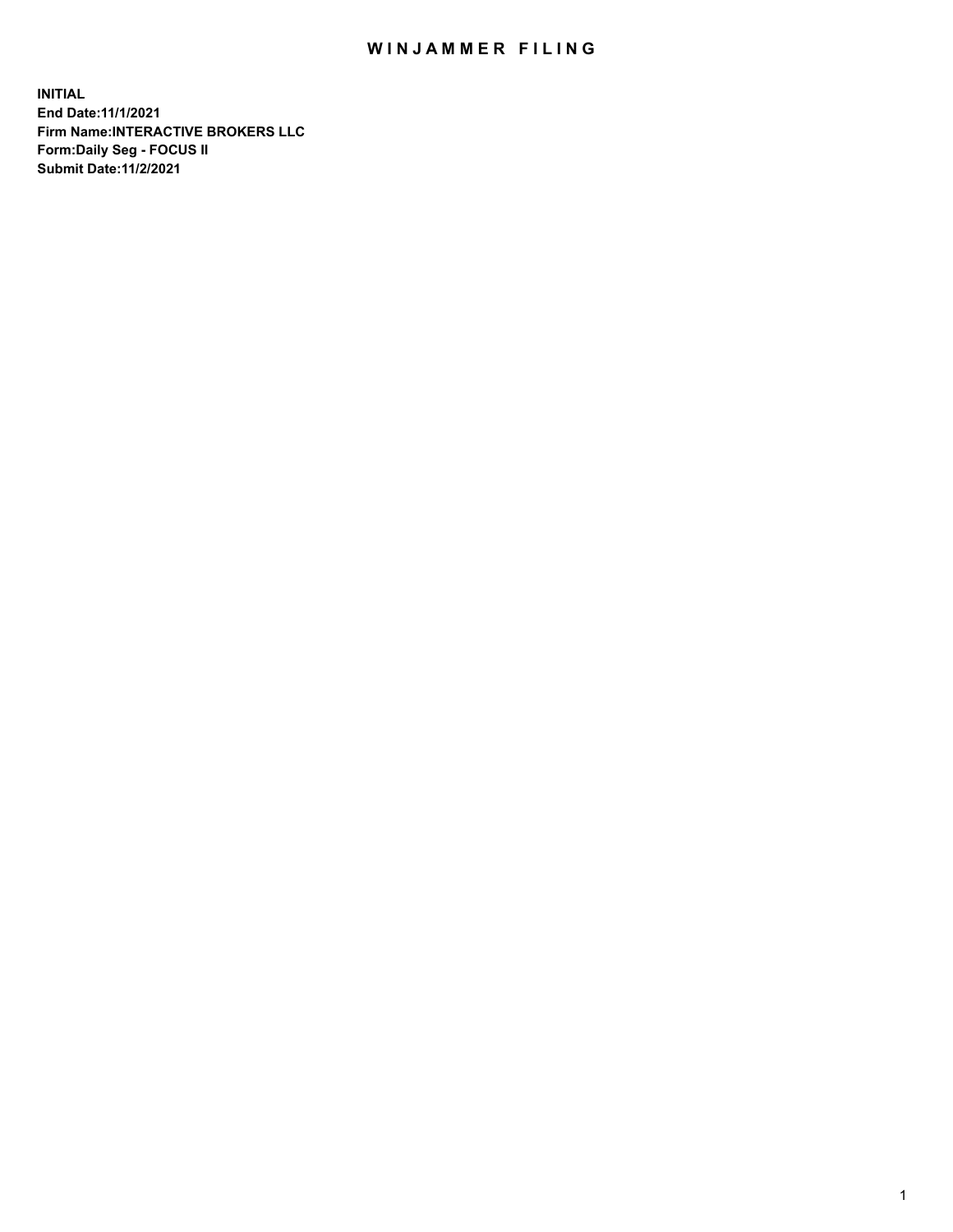**INITIAL End Date:11/1/2021 Firm Name:INTERACTIVE BROKERS LLC Form:Daily Seg - FOCUS II Submit Date:11/2/2021 Daily Segregation - Cover Page**

| Name of Company                                                                                                                                                                                                                                                                                                                | <b>INTERACTIVE BROKERS LLC</b>                                                                  |
|--------------------------------------------------------------------------------------------------------------------------------------------------------------------------------------------------------------------------------------------------------------------------------------------------------------------------------|-------------------------------------------------------------------------------------------------|
| <b>Contact Name</b>                                                                                                                                                                                                                                                                                                            | James Menicucci                                                                                 |
| <b>Contact Phone Number</b>                                                                                                                                                                                                                                                                                                    | 203-618-8085                                                                                    |
| <b>Contact Email Address</b>                                                                                                                                                                                                                                                                                                   | jmenicucci@interactivebrokers.c<br>$om$                                                         |
| FCM's Customer Segregated Funds Residual Interest Target (choose one):<br>a. Minimum dollar amount: ; or<br>b. Minimum percentage of customer segregated funds required:% ; or<br>c. Dollar amount range between: and; or<br>d. Percentage range of customer segregated funds required between:% and%.                         | $\overline{\mathbf{0}}$<br>$\overline{\mathbf{0}}$<br>155,000,000 245,000,000<br>0 <sub>0</sub> |
| FCM's Customer Secured Amount Funds Residual Interest Target (choose one):<br>a. Minimum dollar amount: ; or<br>b. Minimum percentage of customer secured funds required:%; or<br>c. Dollar amount range between: and; or<br>d. Percentage range of customer secured funds required between:% and%.                            | $\overline{\mathbf{0}}$<br>$\overline{\mathbf{0}}$<br>80,000,000 120,000,000<br>0 <sub>0</sub>  |
| FCM's Cleared Swaps Customer Collateral Residual Interest Target (choose one):<br>a. Minimum dollar amount: ; or<br>b. Minimum percentage of cleared swaps customer collateral required:% ; or<br>c. Dollar amount range between: and; or<br>d. Percentage range of cleared swaps customer collateral required between:% and%. | $\overline{\mathbf{0}}$<br><u>0</u><br>0 <sub>0</sub><br>0 <sub>0</sub>                         |

Attach supporting documents CH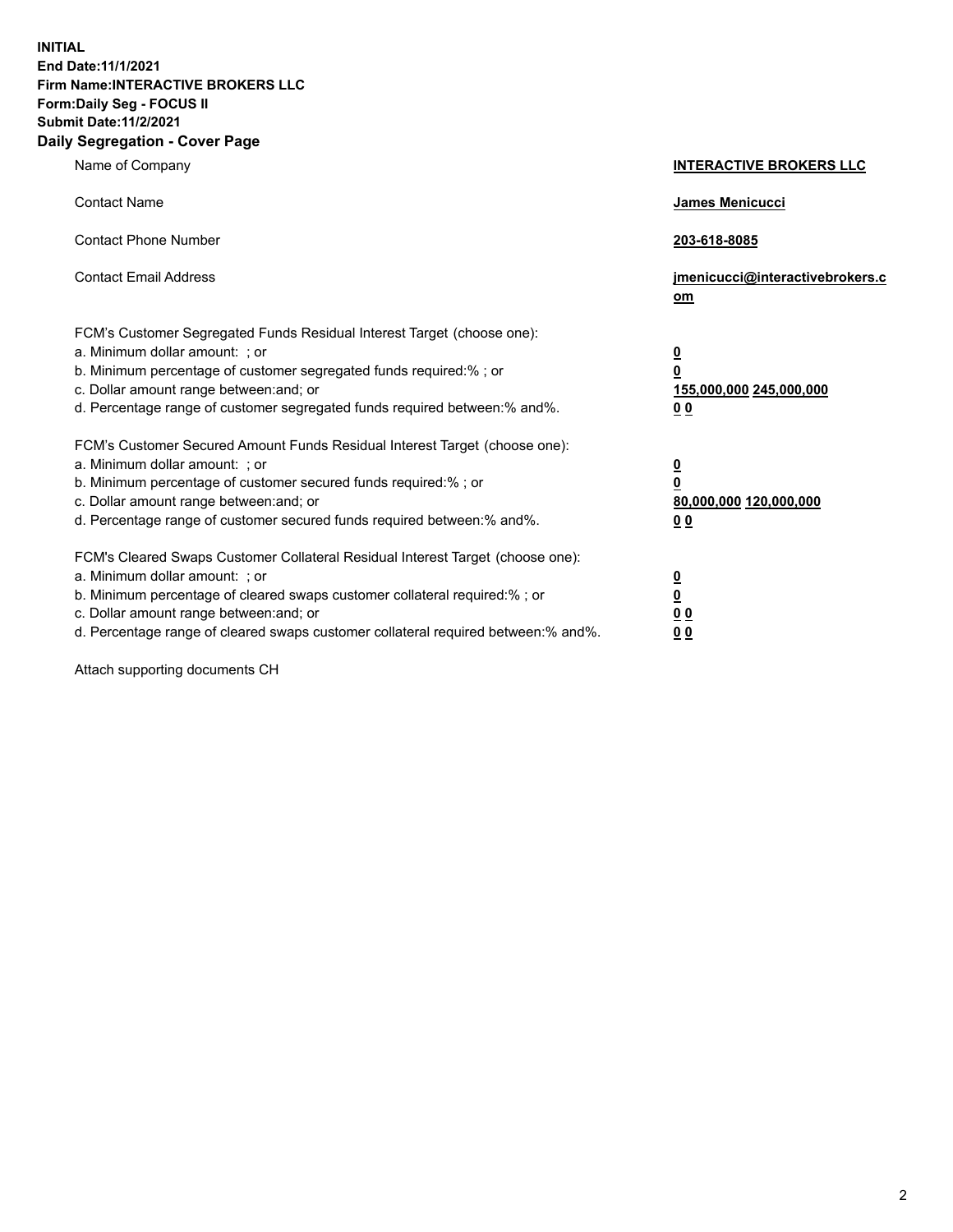## **INITIAL End Date:11/1/2021 Firm Name:INTERACTIVE BROKERS LLC Form:Daily Seg - FOCUS II Submit Date:11/2/2021 Daily Segregation - Secured Amounts**

|     | Daily Segregation - Secured Aniounts                                                                       |                                          |
|-----|------------------------------------------------------------------------------------------------------------|------------------------------------------|
|     | Foreign Futures and Foreign Options Secured Amounts                                                        |                                          |
|     | Amount required to be set aside pursuant to law, rule or regulation of a foreign                           | $0$ [7305]                               |
|     | government or a rule of a self-regulatory organization authorized thereunder                               |                                          |
| 1.  | Net ledger balance - Foreign Futures and Foreign Option Trading - All Customers                            |                                          |
|     | A. Cash                                                                                                    | 513,565,620 [7315]                       |
|     | B. Securities (at market)                                                                                  | $0$ [7317]                               |
| 2.  | Net unrealized profit (loss) in open futures contracts traded on a foreign board of trade                  | -1,343,248 [7325]                        |
| 3.  | Exchange traded options                                                                                    |                                          |
|     | a. Market value of open option contracts purchased on a foreign board of trade                             | 132,206 [7335]                           |
|     | b. Market value of open contracts granted (sold) on a foreign board of trade                               | -14,404 [7337]                           |
| 4.  | Net equity (deficit) (add lines 1. 2. and 3.)                                                              | 512,340,174 [7345]                       |
| 5.  | Account liquidating to a deficit and account with a debit balances - gross amount                          | 72,408 [7351]                            |
|     | Less: amount offset by customer owned securities                                                           | 0 [7352] 72,408 [7354]                   |
| 6.  | Amount required to be set aside as the secured amount - Net Liquidating Equity                             | 512,412,582 [7355]                       |
|     | Method (add lines 4 and 5)                                                                                 |                                          |
| 7.  | Greater of amount required to be set aside pursuant to foreign jurisdiction (above) or line                | 512,412,582 [7360]                       |
|     | 6.                                                                                                         |                                          |
|     | FUNDS DEPOSITED IN SEPARATE REGULATION 30.7 ACCOUNTS                                                       |                                          |
| 1.  | Cash in banks                                                                                              |                                          |
|     | A. Banks located in the United States                                                                      | 68,488,308 [7500]                        |
|     | B. Other banks qualified under Regulation 30.7                                                             | 0 [7520] 68,488,308 [7530]               |
| 2.  | Securities                                                                                                 |                                          |
|     | A. In safekeeping with banks located in the United States                                                  | 320,994,790 [7540]                       |
|     | B. In safekeeping with other banks qualified under Regulation 30.7                                         | 0 [7560] 320,994,790 [7570]              |
| 3.  | Equities with registered futures commission merchants                                                      |                                          |
|     | A. Cash                                                                                                    | $0$ [7580]                               |
|     | <b>B.</b> Securities                                                                                       | $0$ [7590]                               |
|     | C. Unrealized gain (loss) on open futures contracts                                                        | $0$ [7600]                               |
|     | D. Value of long option contracts                                                                          | $0$ [7610]                               |
|     | E. Value of short option contracts                                                                         | 0 [7615] 0 [7620]                        |
| 4.  | Amounts held by clearing organizations of foreign boards of trade                                          |                                          |
|     | A. Cash                                                                                                    | $0$ [7640]                               |
|     | <b>B.</b> Securities                                                                                       | $0$ [7650]                               |
|     | C. Amount due to (from) clearing organization - daily variation                                            | $0$ [7660]                               |
|     | D. Value of long option contracts                                                                          | $0$ [7670]                               |
|     | E. Value of short option contracts                                                                         | 0 [7675] 0 [7680]                        |
| 5.  | Amounts held by members of foreign boards of trade                                                         |                                          |
|     | A. Cash                                                                                                    | 237,790,298 [7700]                       |
|     | <b>B.</b> Securities                                                                                       | $0$ [7710]                               |
|     | C. Unrealized gain (loss) on open futures contracts                                                        | 5,494,130 [7720]                         |
|     | D. Value of long option contracts                                                                          | 132,206 [7730]                           |
|     | E. Value of short option contracts                                                                         | <u>-14,404</u> [7735] 243,402,230 [7740] |
| 6.  | Amounts with other depositories designated by a foreign board of trade                                     | $0$ [7760]                               |
| 7.  | Segregated funds on hand                                                                                   | $0$ [7765]                               |
| 8.  | Total funds in separate section 30.7 accounts                                                              | 632,885,328 [7770]                       |
| 9.  | Excess (deficiency) Set Aside for Secured Amount (subtract line 7 Secured Statement<br>Page 1 from Line 8) | 120,472,746 [7380]                       |
| 10. | Management Target Amount for Excess funds in separate section 30.7 accounts                                | 80,000,000 [7780]                        |
| 11. | Excess (deficiency) funds in separate 30.7 accounts over (under) Management Target                         | 40,472,746 [7785]                        |
|     |                                                                                                            |                                          |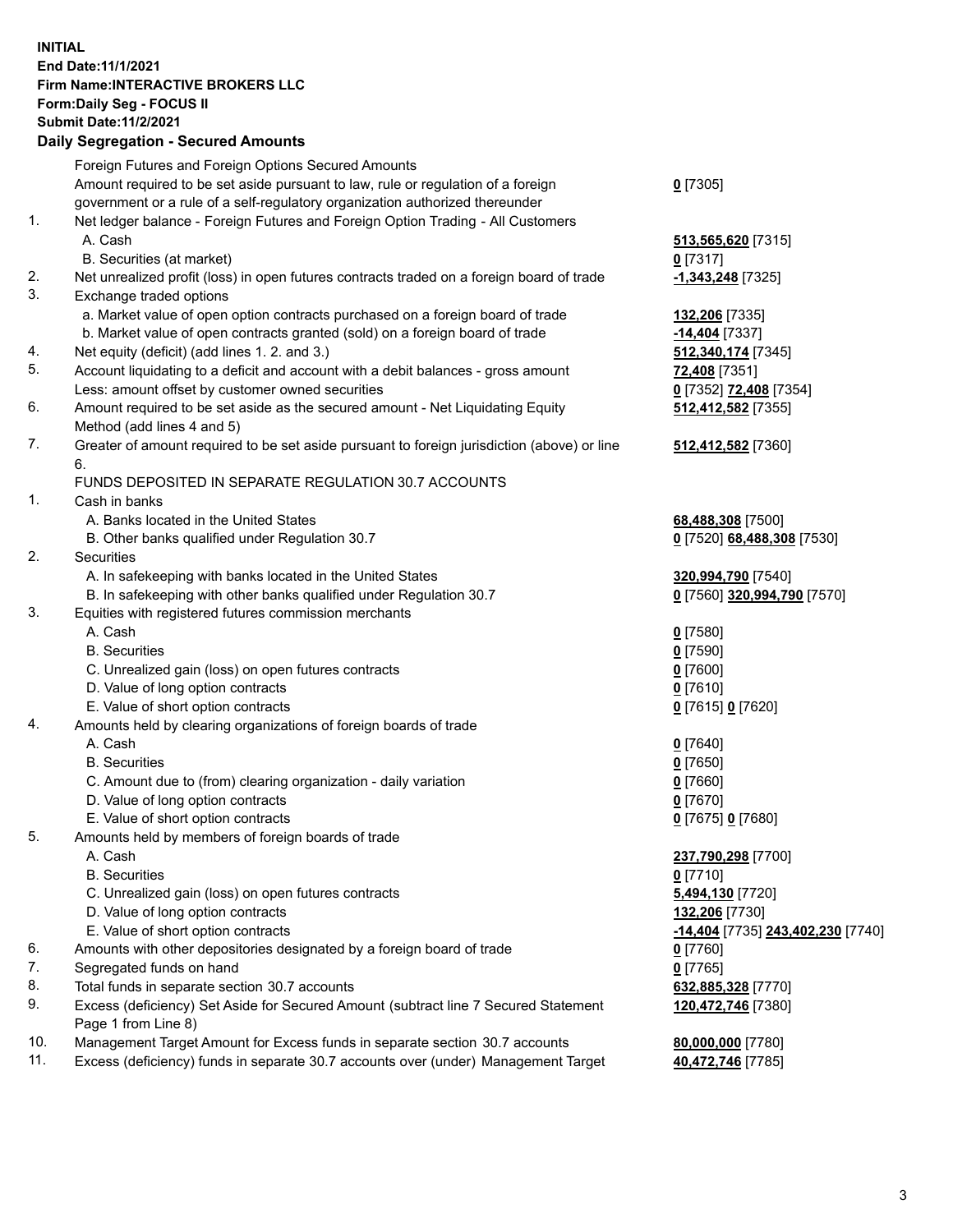**INITIAL End Date:11/1/2021 Firm Name:INTERACTIVE BROKERS LLC Form:Daily Seg - FOCUS II Submit Date:11/2/2021 Daily Segregation - Segregation Statement** SEGREGATION REQUIREMENTS(Section 4d(2) of the CEAct) 1. Net ledger balance A. Cash **7,270,734,611** [7010] B. Securities (at market) **0** [7020] 2. Net unrealized profit (loss) in open futures contracts traded on a contract market **256,366,863** [7030] 3. Exchange traded options A. Add market value of open option contracts purchased on a contract market **476,246,126** [7032] B. Deduct market value of open option contracts granted (sold) on a contract market **-396,959,598** [7033] 4. Net equity (deficit) (add lines 1, 2 and 3) **7,606,388,002** [7040] 5. Accounts liquidating to a deficit and accounts with debit balances - gross amount **1,085,980** [7045] Less: amount offset by customer securities **0** [7047] **1,085,980** [7050] 6. Amount required to be segregated (add lines 4 and 5) **7,607,473,982** [7060] FUNDS IN SEGREGATED ACCOUNTS 7. Deposited in segregated funds bank accounts A. Cash **1,549,585,150** [7070] B. Securities representing investments of customers' funds (at market) **3,679,350,205** [7080] C. Securities held for particular customers or option customers in lieu of cash (at market) **0** [7090] 8. Margins on deposit with derivatives clearing organizations of contract markets A. Cash **1,984,973,302** [7100] B. Securities representing investments of customers' funds (at market) **520,235,911** [7110] C. Securities held for particular customers or option customers in lieu of cash (at market) **0** [7120] 9. Net settlement from (to) derivatives clearing organizations of contract markets **-3,249,405** [7130] 10. Exchange traded options A. Value of open long option contracts **476,166,947** [7132] B. Value of open short option contracts **-396,940,355** [7133] 11. Net equities with other FCMs A. Net liquidating equity **0** [7140] B. Securities representing investments of customers' funds (at market) **0** [7160] C. Securities held for particular customers or option customers in lieu of cash (at market) **0** [7170] 12. Segregated funds on hand **0** [7150] 13. Total amount in segregation (add lines 7 through 12) **7,810,121,755** [7180] 14. Excess (deficiency) funds in segregation (subtract line 6 from line 13) **202,647,773** [7190] 15. Management Target Amount for Excess funds in segregation **155,000,000** [7194]

16. Excess (deficiency) funds in segregation over (under) Management Target Amount Excess

**47,647,773** [7198]